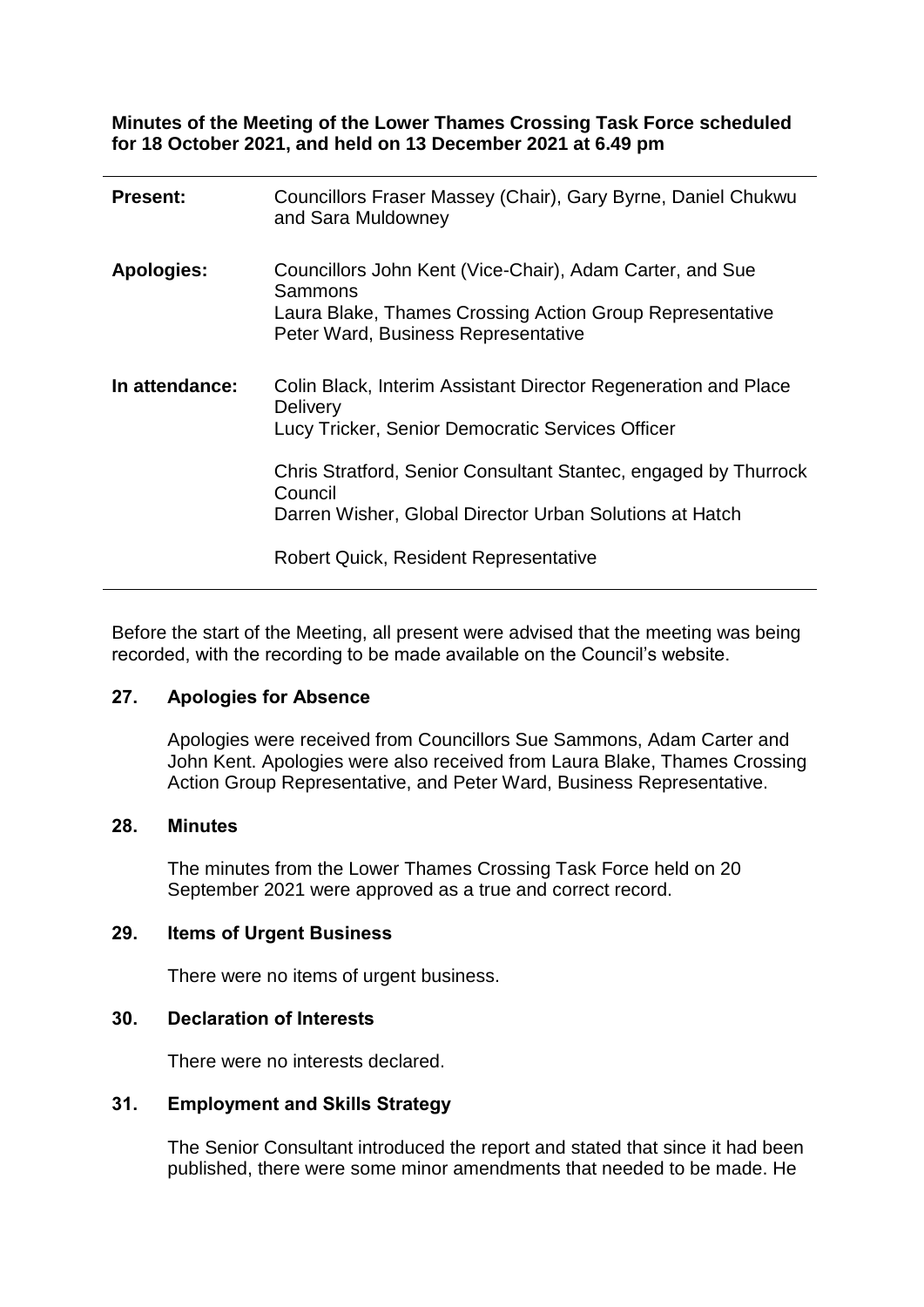explained that the table on page four suggested there would be nine new support posts required within Thurrock, but this should have been six posts. He added that the cost outlined on page four was listed as £450,000 but the following wording should be included 'the costs includes both salaries and compensation, as well as an events and training programme'.

The Senior Consultant explained that the Skills, Education and Employment (SEE) Strategy overlapped with elements of the Hatch report and National Highways (NH) had been advised of Thurrock's comments on the SEE Strategy through discussions regarding the Hatch report. He stated that the SEE Strategy had first been developed by NH approximately fifteen months ago, and Thurrock had provided their comments on that version. He stated that an update on the SEE Strategy had then been received from NH in May, and comments on this update had been provided in August. He stated that the table in section three of the report outlined the main comments that Thurrock had made, and the team had felt that there were no ambitious job targets included, for example the scheme would include 22,000 new jobs, but only 437 apprenticeships and not all of these would be based in Thurrock. He clarified that NH were currently working with some Thurrock-based businesses that would be involved in the supply chain. He added that Thurrock Council had also asked NH for additional resources within the Council to ensure work could be completed, but so far NH had only agreed to five additional posts, with only one of these being based in the northern area which included Thurrock.

The Senior Consultant stated that Thurrock had been developing a proposal for a grant scheme for small and medium sized enterprises (SMEs), which would help NH meet its target of £1 in every £3 spent on SMEs, but this had not been agreed or explained by NH yet. He added that the team had also asked for more ambitious jobs targets, legal targets, and an increased Community Grant sum. He stated that the NH had only just now accepted in principal using Section 106 agreements, but Thurrock Council were pushing for the SEE Strategy to be a control document. He summarised and stated that NH had not agreed to the SEE Strategy becoming a control document as they only wanted the measures to be included in the S106 Agreement. The Global Director for Urban Solutions at Hatch added that the SEE Strategy in its current form was not specific to Thurrock and did not show any local employment benefits. He stated that the team would be pushing for more ambitious and legal targets as Thurrock were the main local authority that the scheme would pass through.

The Chair questioned when the SEE Strategy would be agreed upon, whether it would be before or after Development Consent Order (DCO) submission. The Senior Consultant explained that the SEE Strategy may form part of the DCO submission, but if it was included in an S106 Agreement, then this would only be agreed just prior to or during the Examination Phase. Councillor Muldowney questioned why it was significant that the SEE Strategy should be a control document. The Senior Consultant replied that contractors who worked on the scheme were only obligated to follow control documents and it would set an overall tone for positive targets and actions, even though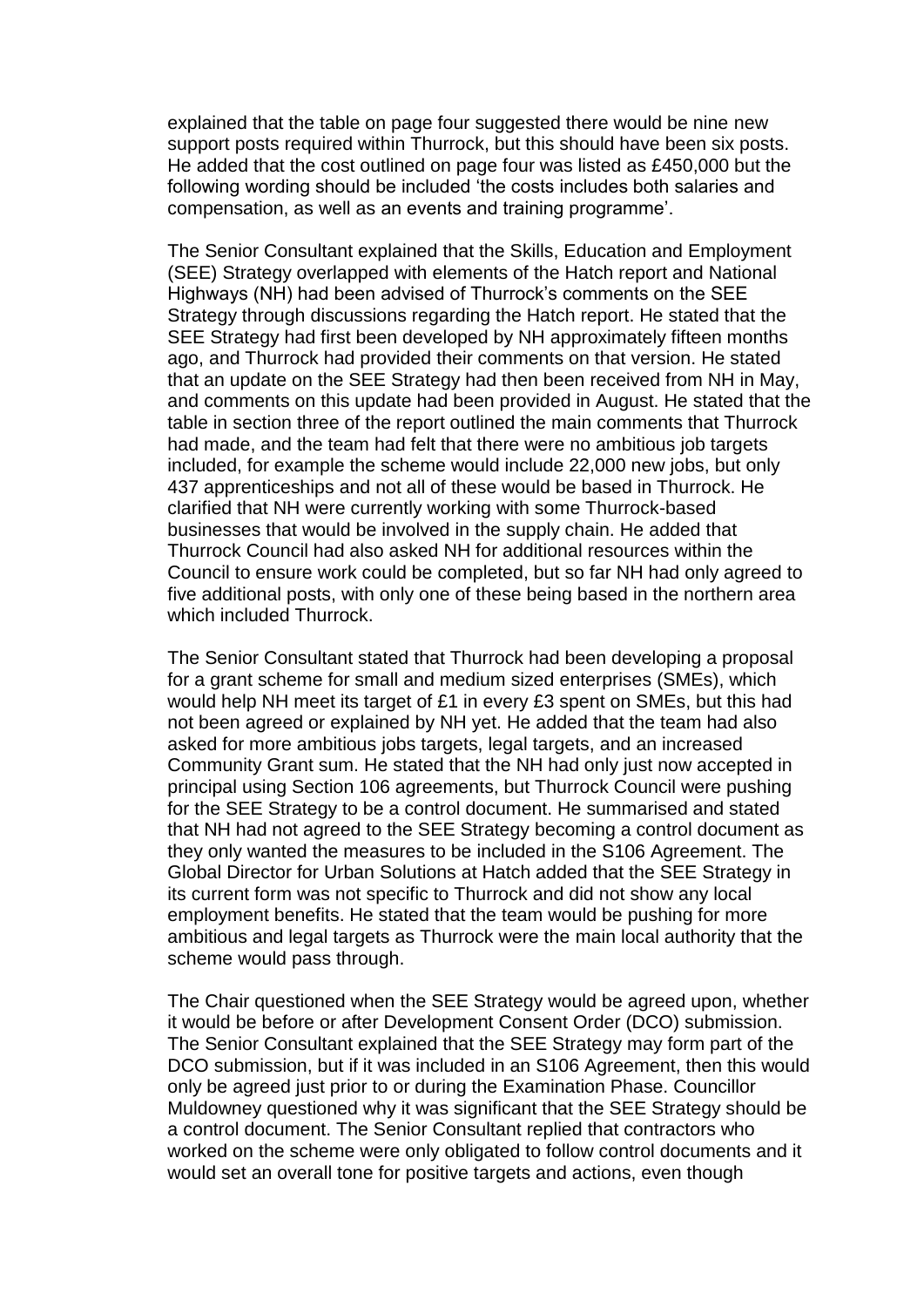compliance with S106 would also be necessary. He stated that the team would continue to push for the SEE Strategy as a control document and would report any updates back to the Task Force when appropriate. Councillor Muldowney questioned the jobs targets outlined by NH and queried whether the actual numbers would be different to the targets, and if any jobs would be specific to Thurrock. The Senior Consultant replied that NH had not yet disclosed the specific jobs that would be targeted at Thurrock, but the team were expecting approximately 20-20% of the workforce to be local, some of which would be from Thurrock. He explained that although this figure seemed quite low, some jobs were specialised and could only be completed elsewhere, such as the tunnel boring machine build, which may happen in Germany. He explained that NH were proposing 22,000 jobs would be developed from the scheme, but stated that Thurrock had not seen the calculations behind these figures. He stated that NH had announced that there would be approximately 2,500 construction workers on site during the peak of the construction phase, with most additional jobs probably being from within the supply chain.

The Resident Representative stated that he had recently attended a NH meeting regarding recruitment and the supply chain, during which they had provided a brief explanation on their supply chain plans. He stated that NH had explained that although there would be 22,000 jobs overall, there would only be 10,000 jobs during the peak of construction as the majority of jobs would be occurring at different times and in different locations. He stated that NH had highlighted the SME Directory that 550 businesses had signed up to, but clarified that only 54 of these businesses were based in Thurrock. He explained that during the meeting he had also questioned worker accommodation plans, and NH had explained that the majority of workers would commute to their jobs or find houses in the local rental market. He summarised and stated that during the meeting only two businesses had requested more information regarding the supply chain. The Senior Consultant stated that Thurrock Council officers had been working with businesses and had tried to encourage them to take part in NH recruitment and supply chain meetings. He explained that as construction was due to start in 2024, if the DCO was granted, this was still a long way away for businesses and many were not willing to engage this early in the process. He stated that Thurrock had also provided comments on NH worker accommodation strategy, as the Council had felt that 480 on-site units would not be enough to accommodate all workers. He clarified that Thurrock had not received an updated strategy which answered their comments and concerns.

The Chair stated that Thurrock currently had an unemployment rate of 5%, which equated to approximately 4000 people. He asked how local unemployed residents would be able to take up the opportunities presented by NH during the LTC scheme. The Senior Consultant replied that Thurrock's aim was to increase skills and training opportunities for local residents, particularly those that were currently unemployed, and the team would be working closely with NH in the coming years to ensure local people would be able to be upskilled through the scheme. He explained that until DCO was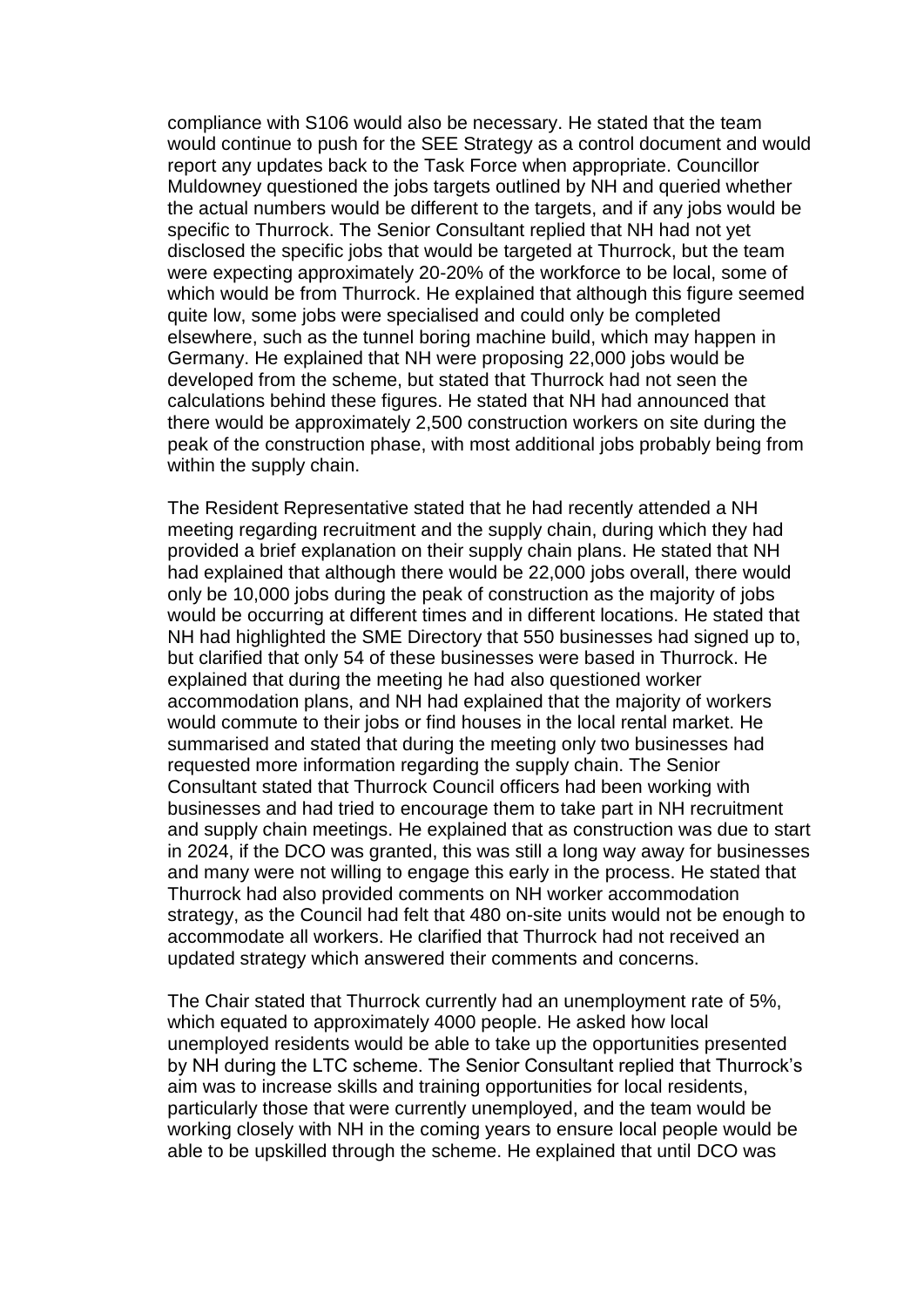submitted, NH could not contract with the main works contractors, so companies may be unable to employ or upskill people until then.

## **32. Health Impact Assessment: Verbal Update**

The Senior Consultant introduced the report and stated that there had currently been no progress on the HIA. He stated that an independent audit had been commissioned with other local authorities affected by the scheme, and NH had agreed to incorporate between 60-70% of the ideas from the audit, but so far Thurrock had not received any proof that this was taking place or a timeline for delivery. The Interim Assistant Director Regeneration and Place Delivery added that Thurrock had been meeting regularly with NH through CIPHAG meetings, but were waiting on greater clarity to be provided on the health impacts of the scheme. He added that the LTC website had recently been updated which stated that air quality across the region would be improved by the scheme, but so far no data had been provided to prove this claim. He stated that NH would be going out to consultation next year due to significant scheme changes and amendments, as this was a planning requirement, but felt that NH would struggle with this consultation if air quality information was not provided before the consultation begun.

# **33. Development Consent Order (DCO) Submission: Verbal Update**

The Senior Consultant introduced the report and stated that NH were planning to submit their DCO next year, but still had to go out to consultation first. He stated that the reason for consultation was due to approximately 50% of the Tilbury Fields area being released to the new Thames Freeport. He stated that NH were planning for the consultation to begin in February, but the team were doubtful the consultation could start before Spring 2022, as NH also needed to consult on changes to the A13 junction and needed to provide comments on the 3-4,000 responses to the previous consultation, including significant key stakeholder comments. The Interim Assistant Director Regeneration and Place Delivery replied that NH were under pressure from the Department for Transport to submit their DCO and so the consultation would probably be streamlined. He stated that NH were currently in the middle of lots of major work, including the configuration of the Orsett Cock junction, so he could not see how the consultation would be ready by February. He added that Thurrock were still also waiting on air quality, health and noise impact data, so he felt that DCO would not be submitted until the Summer or Autumn of 2022. He stated that this also depended on the government's carbon emissions approach and decarbonisation strategy, and how this could impact upon the scheme.

The Chair asked if Thurrock Council would have a chance to influence the consultation before it went live. The Senior Consultant answered that NH had always asked Thurrock Council for their thoughts on the LTC consultation approach before it went live in previous years, and hoped that they would continue to do so before this upcoming consultation. He stated that the Task Force had previously also made comments regarding consultations, so